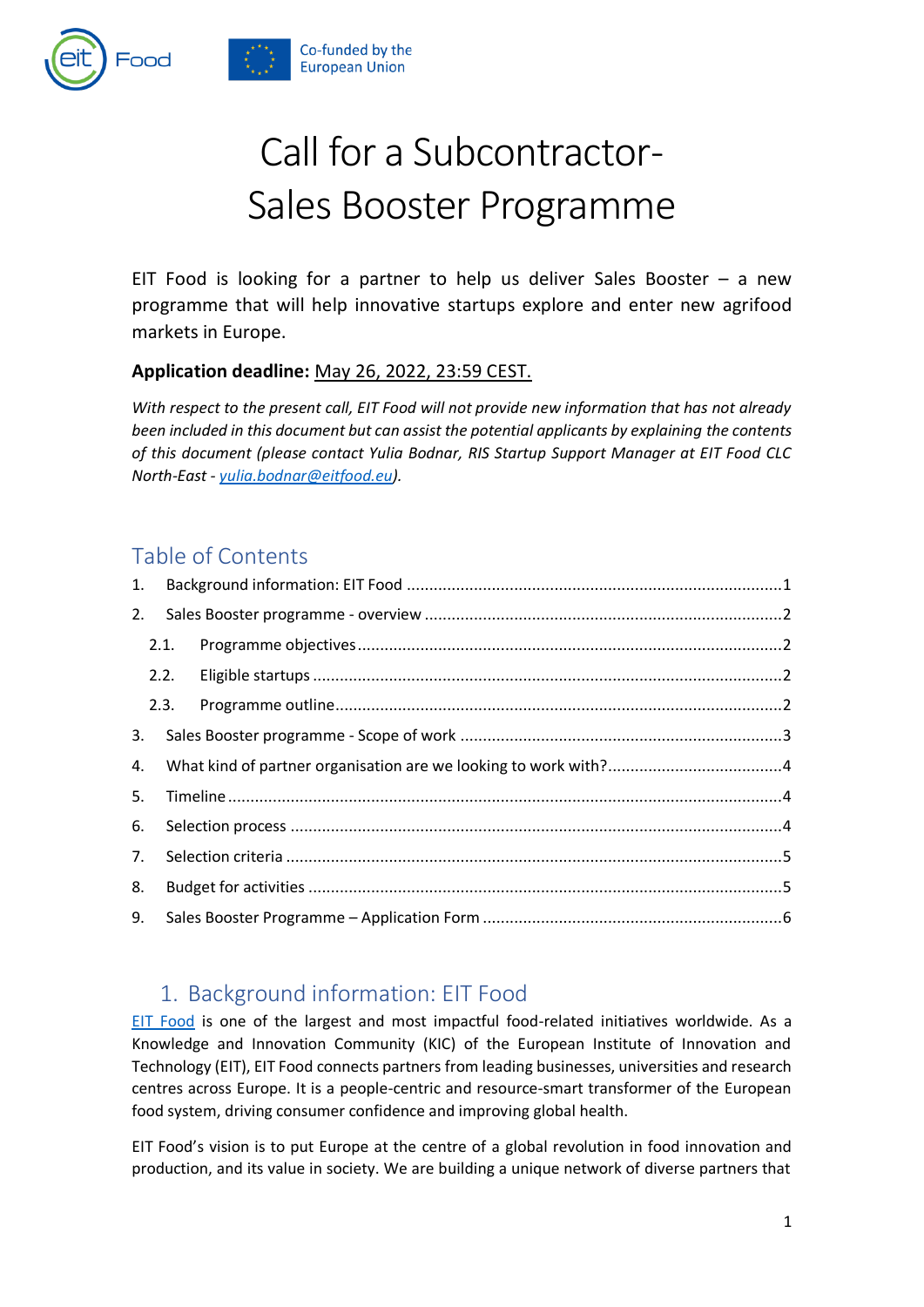

provide a holistic view of the food value chain, including key industry players, agrifood startups, research centres and universities from across Europe, all working together to deliver an innovative and entrepreneurial food sector.

#### <span id="page-1-0"></span>2. Sales Booster programme - overview

#### 2.1. Programme objectives

<span id="page-1-1"></span>In 2022, EIT Food is launching a new programme Sales Booster to help innovative agrifood startups explore and enter new markets in Europe (the Programme/Sales Booster).

Sales Booster is a programme designed for two types of innovative startups:

- Agrifood startups with an impactful solution in one of EIT Food's focus areas;
- Startups from other sectors with an impactful solution that can be applied in the agrifood industry.

The Programme will run online between September 5 and mid-November 2022 (dates are subject to change). The minimum length of the programme should be two months.

In 2022, we will select up to 10 startups to participate in the first edition of Sales Booster. Before the selection, startups will be asked to indicate a preferred country in Europe where they want to expand their sales, the reasons for this choice and the availability of funds and resources to explore new markets.

The Programme will provide tailored support to each startup considering their growth stage, current needs, and geographical markets. By the end of the Programme, each startup is expected to develop an internationalisation action plan for a chosen country.

#### 2.2. Eligible startups

<span id="page-1-2"></span>Sales Booster is open to startups registered in one of the following countries in Southern, Central and Eastern Europe: Bulgaria, Cyprus, Croatia, Czech Republic, Estonia, Greece, Hungary, Italy, Latvia, Lithuania, Malta, Montenegro, North Macedonia, Poland, Portugal, Romania, Serbia, Slovakia, Slovenia, Spain, Turkey, Ukraine, Guadeloupe, French Guiana, Réunion, Martinique, Mayotte and Saint-Martin (France), the Azores and Madeira (Portugal), and the Canary Islands (Spain).

The Programme will target mature startups with innovative solutions that can improve Europe's food system. Selected startups should be able to demonstrate considerable results in sales, and determination as well as resources to expand within the geographical areas covered by EIT Food.

The funds for this project come from th[e Regional Innovation Scheme](https://www.eitfood.eu/regional-innovation-scheme) (RIS), an additional stream of funding that is designed to increase the competitiveness of the so called 'lagging' regions of Europe.

#### 2.3. Programme outline

<span id="page-1-3"></span>We expect a chosen Subcontractor to help us shape the final scope of Sales Booster. The final scope should include the activities mentioned below.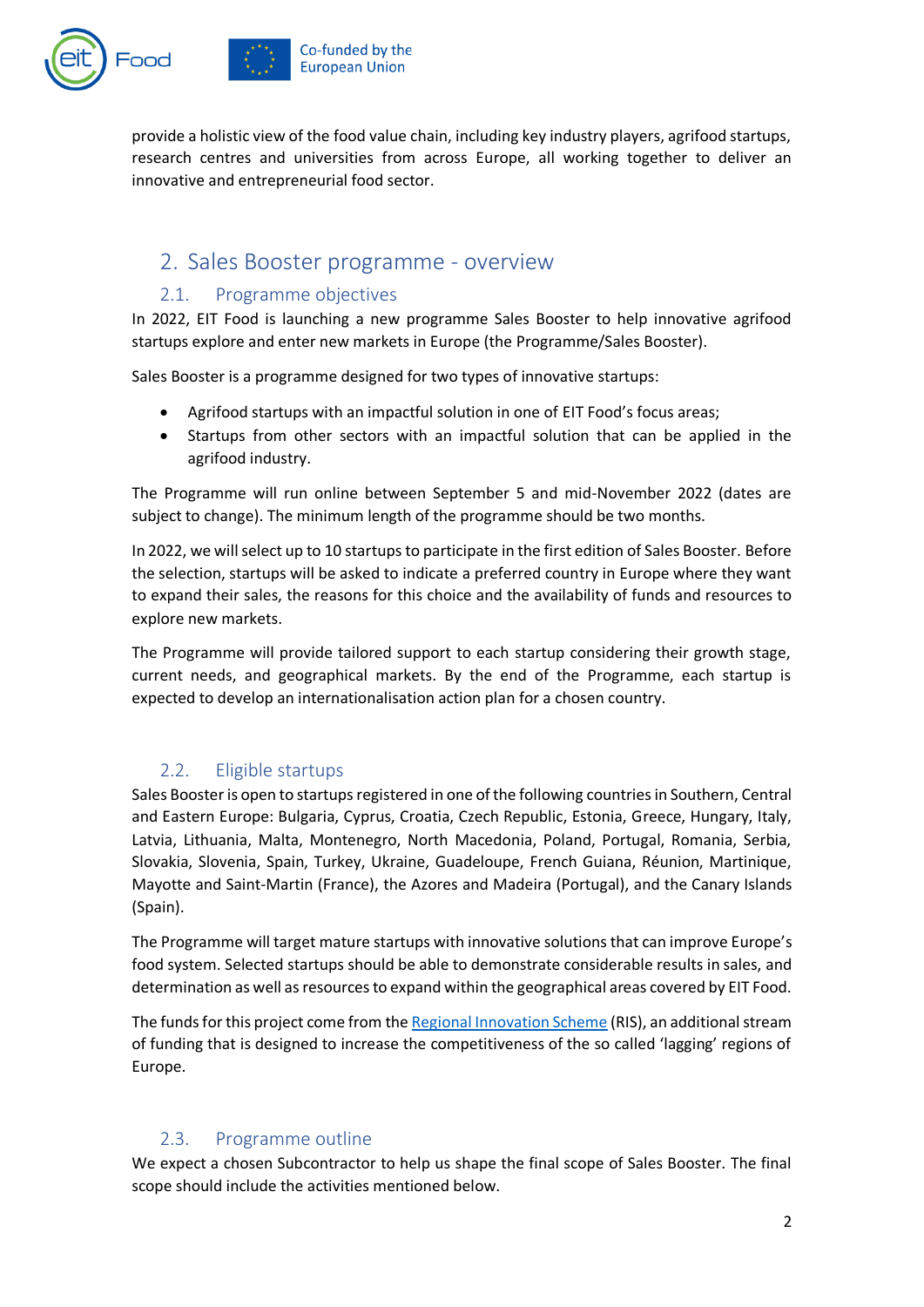

All teams will attend 2-hour weekly sessions/workshops run by leading business and agrifood experts, fellow startup founders, EIT Food partners, and alumni.

Each team will have regular one-on-one meetings with their personal growth advisor who will support their exploration process, help them to assess their needs, and develop an internationalisation action plan. Startups will also be able to request meetings with business and industry experts.

As mentioned before, by the end of the Programme, each startup is expected to develop an internationalisation action plan for a chosen country.

#### <span id="page-2-0"></span>3. Sales Booster programme - Scope of work

The scope of the project includes the following tasks:

- Create the final design and schedule of the Sales Booster programme together with the EIT Food team;
- Evaluate startup applications (*2 evaluators provided by a Subcontractor*) and facilitate EIT Food team in selecting the Programme participants (*up to 10 startups*);
- Deliver online workshops that would include presentations from leading business and agrifood experts, startup founders, etc. (*minimum duration of each workshop – 2 hours; maximum 8 workshops\*).* Contents might include: sales, expansion strategy, new markets discovery, preparation for expansion, etc.);
- Assign a growth advisor to each startup who will conduct regular one-on-one sessions to support their exploration process and help them assess their needs (*maximum 8 sessions with each startup\**);
- Connect startups with business coaches and/or industry experts;
- Connect startups with relevant organisations/companies from the Subcontractor's network;
- Help startups develop an internationalisation action plan for a chosen country in Europe;
- Maintain frequent communication with all Programme participants, respond to their inquiries and keep them updated about the Programme;
- Maintain frequent communication with EIT Food Programme Leads and update them on startups' progress;
- Conduct the final session with each startup (together with the EIT Food team) to summarise their Programme journey and advise them on their next steps.

*\*the number of online workshops and growth advisor sessions provided in this scope of work is the maximum number. Please specify in your application the number of workshops and sessions that you believe would be appropriate for this Programme.*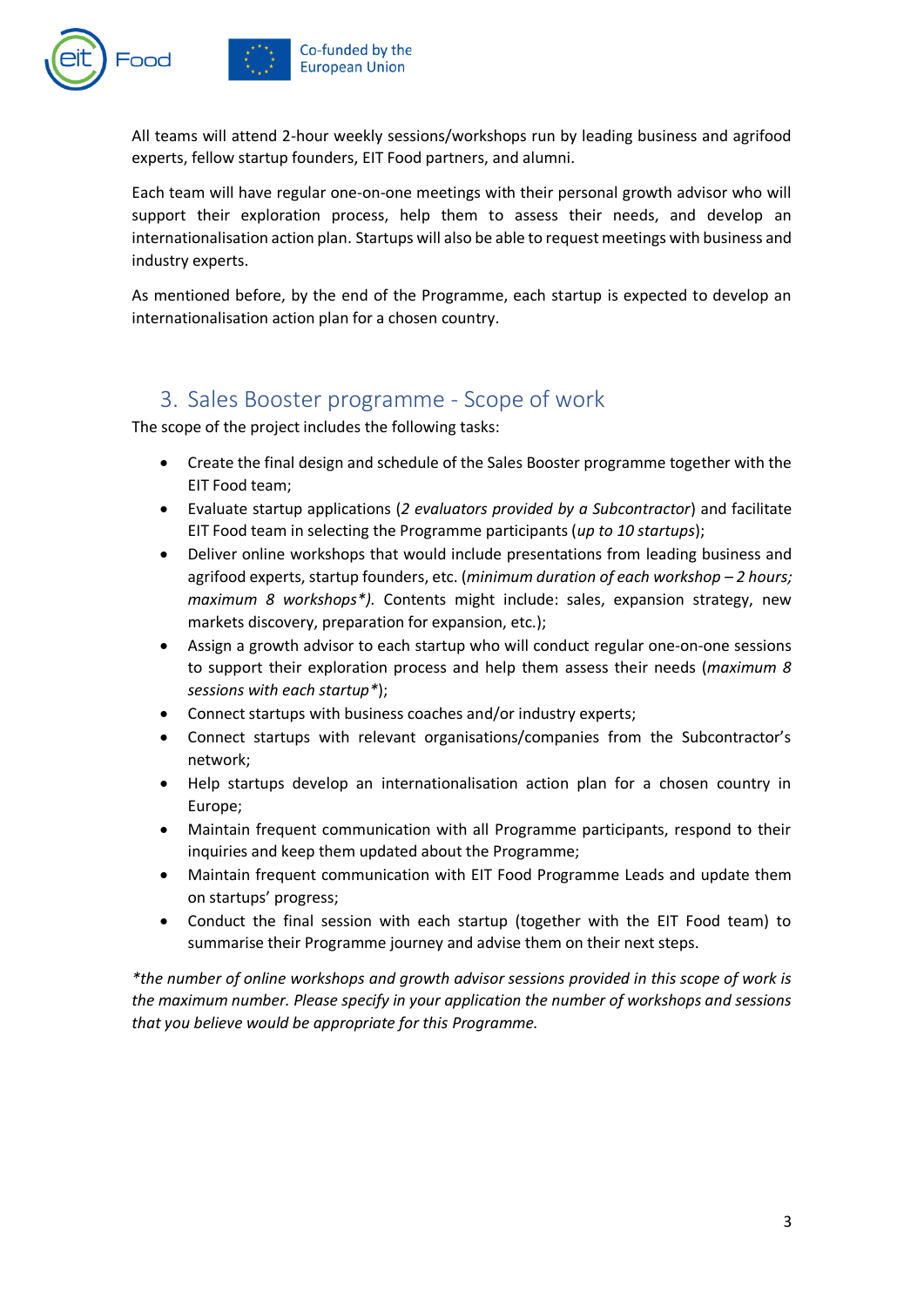

# <span id="page-3-0"></span>4. What kind of partner organisation are we looking to work with?

#### **Eligibility criteria:**

- Legal persons (such as companies, incubators or accelerators, higher education institutes, non-governmental organisations, etc.);
- Able to sign a subcontracting agreement with the two offices of EIT Food: CLC North-East (Warsaw, Poland) and CLC South (Bilbao, Spain);
- Experience in training and supporting startups with expanding to other countries and markets;
- Having a network and expertise in the agrifood sector;
- Having a network of quality business coaches and industry experts;
- Fluency in English.

## <span id="page-3-1"></span>5. Timeline

Below is an approximate timeline of the Programme. The final timeline will be determined by EIT Food together with the chosen Subcontractor.

| <b>Step</b>                                           | Date/period      |
|-------------------------------------------------------|------------------|
| Deadline for applications                             | May 26, 23:59    |
|                                                       | (CEST), 2022     |
| Selection results announced                           | June 2-3, 2022   |
| Signing a subcontracting agreement with EIT Food      | June 6-10, 2022  |
| Create the final design and schedule of the programme | by June 30, 2022 |
| Programme delivery                                    | September - mid- |
|                                                       | November, 2022   |

## <span id="page-3-2"></span>6. Selection process

Interested and eligible organisations (see eligibility criteria in point 4) are invited to submit their applications **by May 26, 2022, 23:59 CEST** using the "Sales Booster Programme – Application Form" (see point 9 below). Please send the electronic version of the application, based on the form provided below, to: [yulia.bodnar@eitfood.eu.](mailto:yulia.bodnar@eitfood.eu)

Please write in the subject line of your e-mail: "Sales Booster Programme – Application Form".

Incomplete applications or applications submitted by ineligible organisations will be automatically rejected. Complete applications received by EIT Food will be evaluated by a committee including representatives of EIT Food using selection criteria presented in point 7.

EIT Food reserves the right to designate the subcontractors only if the submitted applications ensure the excellence and value for money, and to relaunch the call if the present selection process would not yield satisfactory results. EIT Food reserves the right to contact the applicant organisations by e-mail or phone asking for additional explanations or supporting documents, and to schedule selection interviews with short-listed organisations.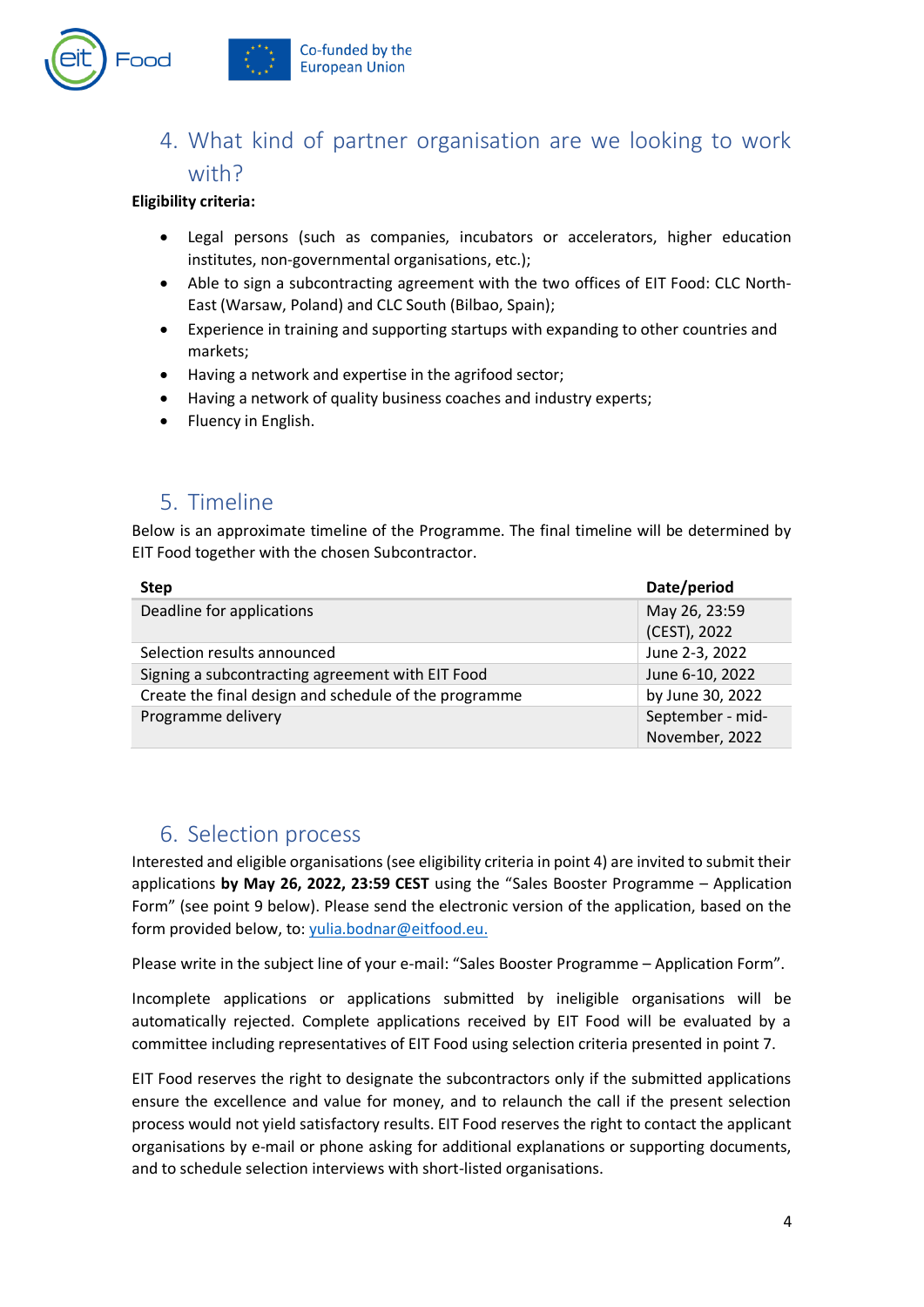



Co-funded by the **European Union** 

All applications will be evaluated using transparent selection criteria and the results of the call will be directly communicated to all organisations participating in the call. The standstill period for appeals before contract conclusion is 2 business days. The chosen provider will be required to sign a subcontracting agreement with two offices of EIT Food – CLC North-East (Warsaw, Poland) and CLC South (Bilbao, Spain).

# <span id="page-4-0"></span>7. Selection criteria

All proposals will be evaluated considering the following criteria, related to the applicant's profile and experience:

- 1. Experience in training and supporting startups with expanding to other countries and markets;
- 2. Strong network and expertise in the agrifood sector;
- 3. Network of quality business coaches and industry experts;
- 4. Approach to designing and delivering the Programme;
- 5. Proposed Programme budget.

Please see point [8. Budget for activities](#page-4-1) to see how we expect each applicant to propose their budget.

Each eligible applicant can receive a maximum of 100 points. Each selection criterion will be evaluated on a scale from 0 to 20:

- 0 – not satisfactory;
- 10 – satisfactory;
- $\bullet$  15 good;
- $\bullet$  20 very good.

## <span id="page-4-1"></span>8. Budget for activities

We ask that applicants establish their Programme budget on the two following points:

- 1. **A base fee** that includes the implementation of the following tasks:
	- Create the final design and schedule of the Sales Booster programme together with the EIT Food team;
	- Evaluate startup applications (*2 evaluators provided by a Subcontractor*) and facilitate EIT Food team in selecting the Programme participants (*up to 10 startups*);
	- Deliver online workshops that would include presentations from leading business and agrifood experts, startup founders, etc. (*minimum duration of each workshop – 2 hours; maximum 8 workshops\**);
	- Maintain frequent communication with all Programme participants, respond to their inquiries and keep them updated about the Programme;
	- Maintain frequent communication with EIT Food Programme Leads and update them on startups' progress.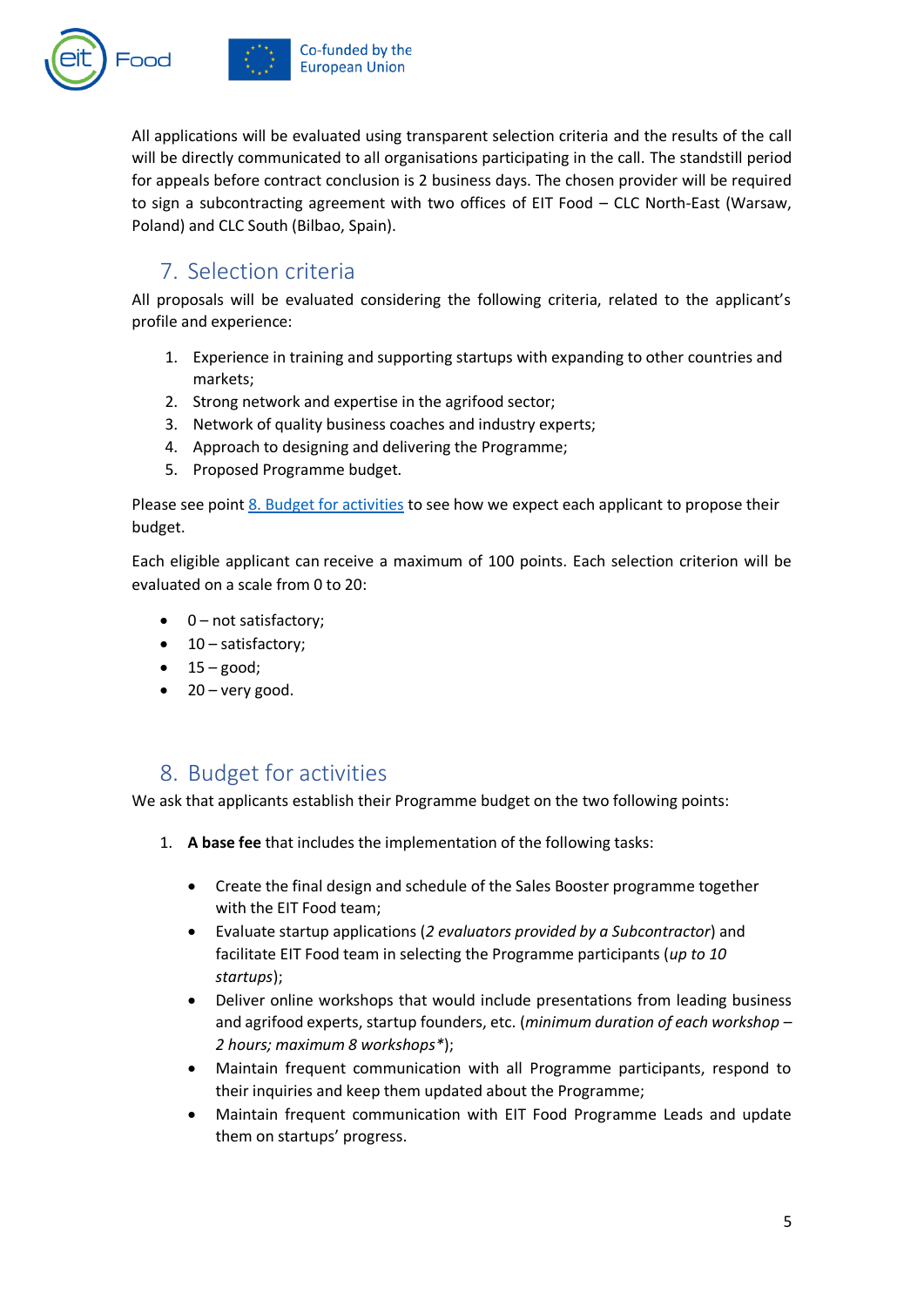

- 2. **A fee per startup supported in the Programme** that includes the implementation of the following tasks:
- Assign a growth advisor to each startup who will conduct regular one-on-one sessions to support their exploration process and help them assess their needs (*maximum 8 sessions with each startup\**);
- Connect startups with business coaches and/or industry experts;
- Connect startups with relevant organisations/companies from the Subcontractor's network;
- Help startups develop an internationalisation action plan for a chosen country in Europe;
- Conduct the final session with each startup (together with the EIT Food team) to summarise their Programme journey and advise them on their next steps.

The amount that the Subcontractor will end up invoicing EIT Food will consist of the base fee plus the fee per startup multiplied by the number of startups supported in the Programme.

*\*the number of online workshops and growth advisor sessions provided in this scope of work is the maximum number. Please specify in your application the number of workshops and sessions that you believe would be appropriate for this Programme.*

#### <span id="page-5-0"></span>9. Sales Booster Programme – Application Form

Please fill in the application form, ensuring that all fields are completed. Please submit the application in an electronic format both as PDF and editable MS Word files **by May 26, 2022, 23:59 CEST** to: [yulia.bodnar@eitfood.eu](mailto:yulia.bodnar@eitfood.eu)

Applications that are incomplete or sent after the deadline will be rejected. Please do not provide further supporting documents and capture all relevant information in this form.

| 1. Name of the applicant                   |  |
|--------------------------------------------|--|
| organisation in English                    |  |
| 2. Name of the applicant                   |  |
| organisation in the<br><b>local</b>        |  |
| language                                   |  |
| 3. Legal form                              |  |
| 4. Office address                          |  |
| (street, city, country)                    |  |
| 5. Website address                         |  |
| 6. Name of contact person                  |  |
| 7. Position                                |  |
| 8. E-mail                                  |  |
| 9. Phone                                   |  |
| 10. Year of establishment of               |  |
| your organisation                          |  |
| number<br><b>of</b><br><b>Total</b><br>11. |  |
| employees                                  |  |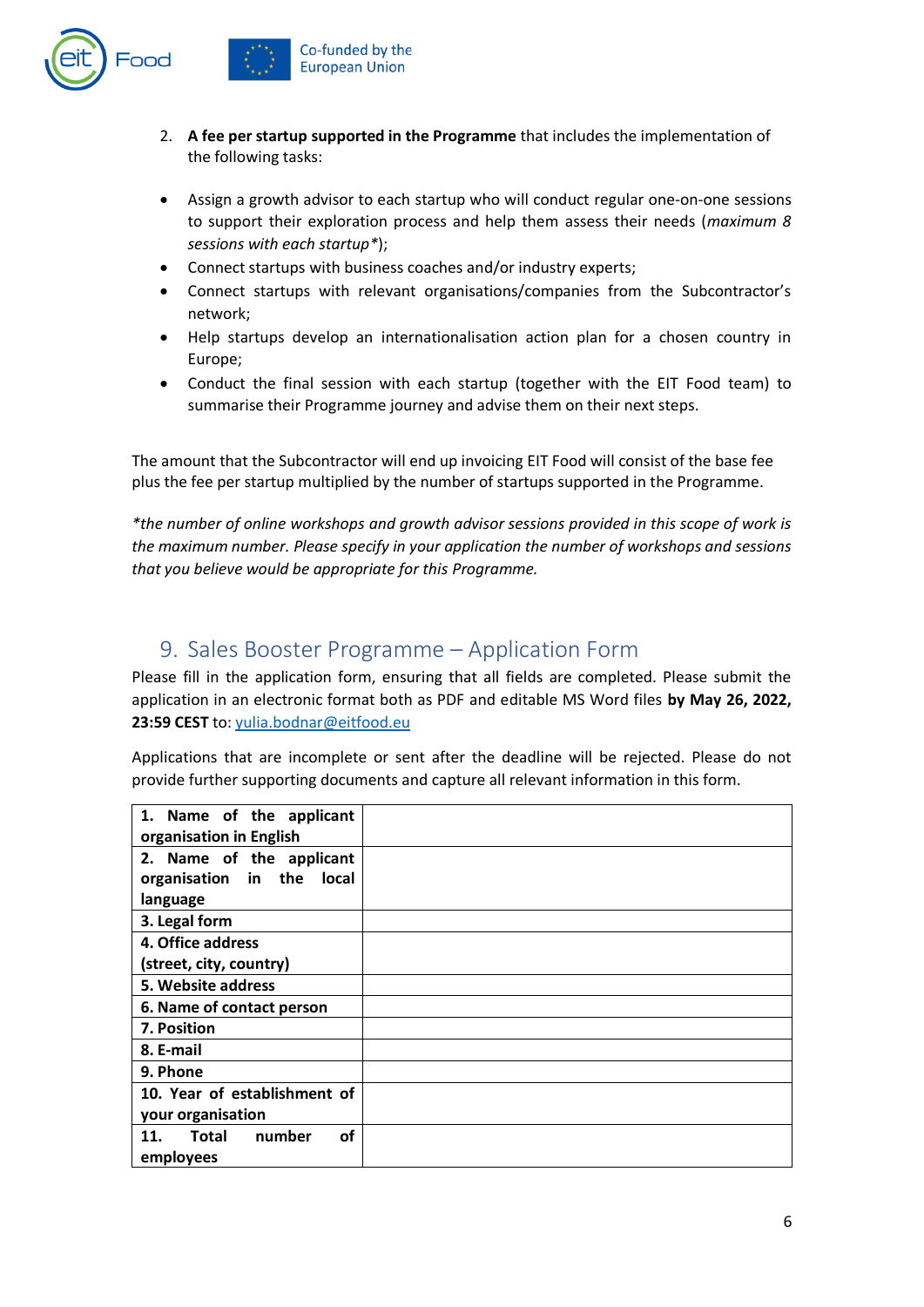



| 12. Please list social media channels currently used by your organisation (with web      |
|------------------------------------------------------------------------------------------|
| addresses):<br>Facebook                                                                  |
| <b>Twitter</b>                                                                           |
| LinkedIn                                                                                 |
| Other (please specify)                                                                   |
| 13. Please provide a brief description of your organisation and its main activities.     |
|                                                                                          |
|                                                                                          |
|                                                                                          |
| 14. Please present your experience in training and supporting startups with expanding to |
| other countries and markets.                                                             |
| Provide examples of recent projects/programmes you have designed and implemented that    |
| show your competency to deliver this programme.                                          |
|                                                                                          |
|                                                                                          |
| 15. Please present your network and expertise in the agrifood sector.                    |
|                                                                                          |
|                                                                                          |
|                                                                                          |
| 16. Please present your network of quality business coaches and industry experts.        |
| Provide the names and short background descriptions of coaches in your network.          |
|                                                                                          |
|                                                                                          |
|                                                                                          |
|                                                                                          |
| 17. Please present how you would approach the design and delivery of the programme.      |
| Include a short programme schedule and your approach to supporting startups. Please      |
| include the number of online workshops and sessions with the growth advisors that        |
| you would provide.                                                                       |
|                                                                                          |
|                                                                                          |
|                                                                                          |
| 18. Please provide the total cost of service (in EUR, NET amount).                       |
| Specify the basic fee and a fee per startup supported in the programme (please see       |
| point 8 of the Call for the instructions on how to present the cost of service).         |
|                                                                                          |
|                                                                                          |
|                                                                                          |
|                                                                                          |
| 19. Why is your organisation is interested in delivering this programme?                 |
|                                                                                          |
|                                                                                          |
|                                                                                          |
|                                                                                          |
| 20. Would you like to add any other information relevant to this call and application?   |
|                                                                                          |